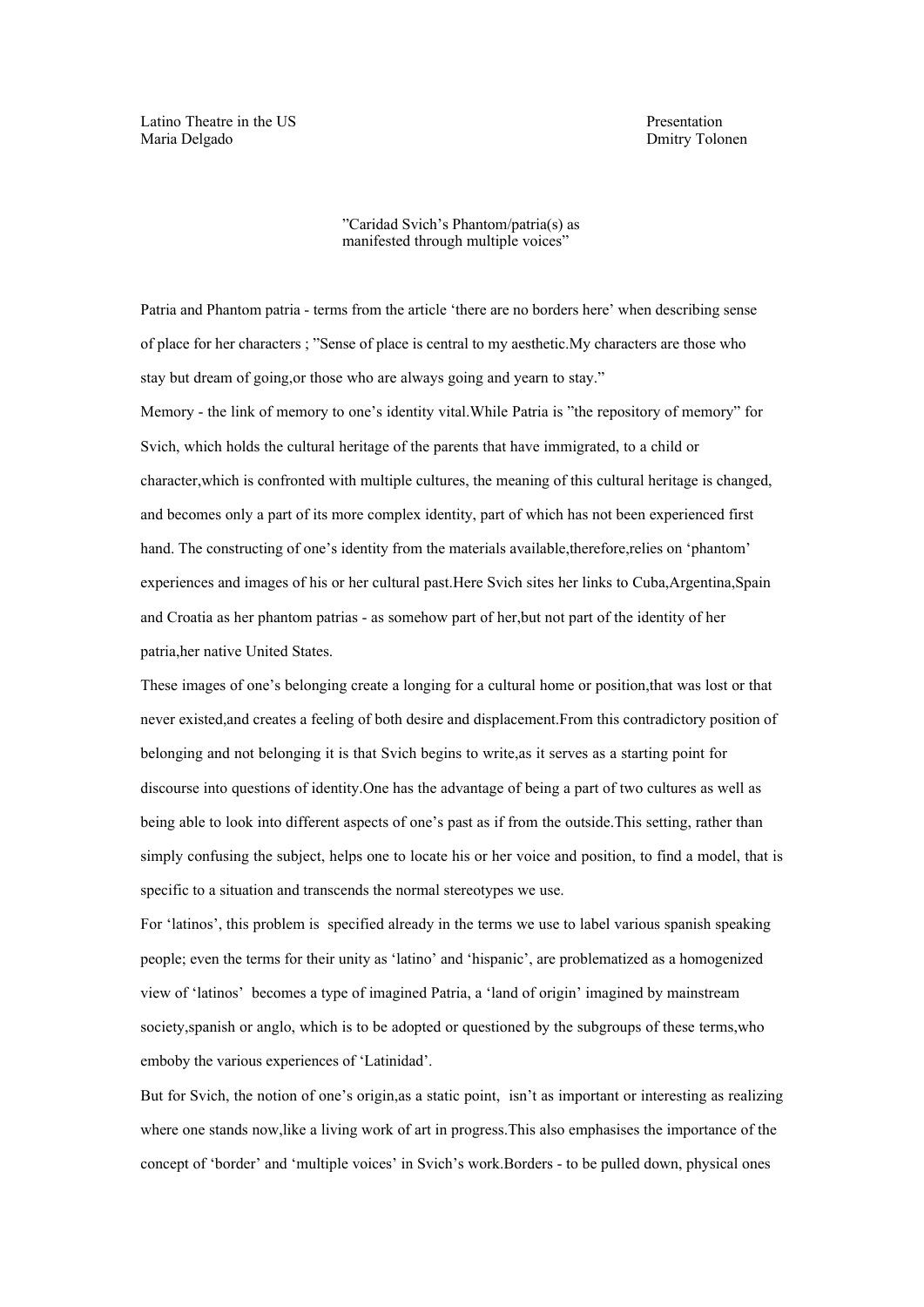and mental ones, and borders to be inhabited and embodied, are an important target in overcoming the troubled relationship between the Patria and phantom patrias, an artificial separation of real and fictional,when steeped in a supposedly homogenous culture.It is on these borders that discourse takes place.

Alberto Sandoval-Sanchez, in his book "Jose, Can You See?", links onto this idea of shifting identity, and its relation to location affecting identity (as in Jose Rivera's "Marisol"), going on to talk about identity in terms of translocation and translation.He speaks of locations as 'discursive sites' in relation to characters in the plays, and quoting Salman Rushdie states, in favour of crossing borders ;"Having been borne across the world, we are translated men.It is normally supposed that something is lost in translation; I cling, obstinately, to the notion that something can also be gained".

As we can see from the characters in "Any Place but here" and "Alchemy of Desire", the main character settings display a strong feel of searching and mobility.A feel of needing to meet, especially in "Any Place...",but of never meeting is present in the play.In it,also the involuntary hybrid nature of cultures, or the invasion of US mainstream culture, is evident in the figure of brand names, the manner of watching TV.The confrontation of the women's responses to Simone's mourning in "Alchemy" shows us supposed patria-based opinions from an older generation placed onto a younger one.

Svich is concerned by tokenism and the notion that in the United States, representation by and of minorities (who may well be a majority) is still stifled by a quota-ideology of stereotypified minority images,or as she puts it, "true representation has been replaced by a phantom view of an imaginary cultural spectrum". The (re)presentation doesn't correspond with the audience nor artists. In her article "Out of the Fringe", Caridad Svich calls for a more intricate weaving of 'latino' voices, which should transcend the limits of previous latino writing.She asserts, that after several waves of directly politically active latino writing, this writing needs to encompass the syncrenistic nature of the various cultures dealt with (including socalled mainstream white influences), giving space to a variety of points of views regarding areas and especially taboos of the hispanic communities to do with sexual politics,sexual orientation,religion etc.This multiplication of voices is something that would prevent simplistic appropriation of a unified, but false, latin image.

## Bibliography/ articles used;

Svich,Caridad "Out of the Fringe" from *Out of the Fringe* (NY:Theatre CommunicationsGroup,2000) "Home,Desire,Memory:There are no Borders Here" in *Puro Teatro* (Tuscon:University of Arizona Press,1999)

 <sup>&</sup>quot;Alchemy of Desire/Dead Man's Blues" and "Any Place but Here" in *Out of the*